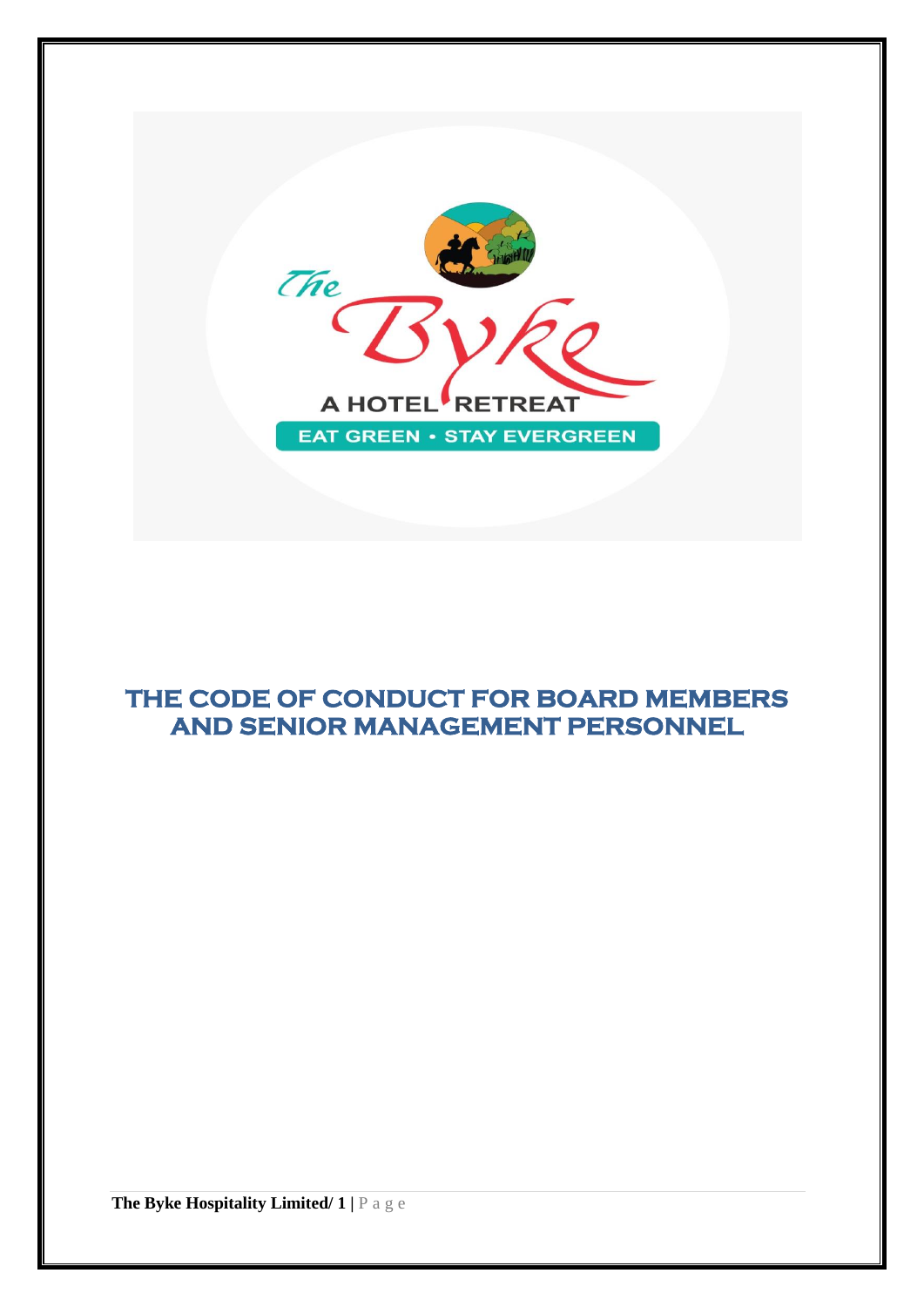#### **INTRODUCTION**

This Code of Conduct (hereinafter referred to as the "Code") shall be called "The Code of Conduct for Board Members and Senior Management Personnel" of The Byke Hospitality Limited (hereinafter referred to as the "Company").

This Code envisages that the Board of Directors of the Company ("Board") and Senior Management Personnel (as hereinafter defined) (collectively referred to as "Officers") must act within the bounds of the authority conferred upon them and with a duty to comply with the requirements of applicable law.

The purpose of this Code is to enhance ethical and transparent process in managing the affairs of the Company, and thus to sustain the trust and confidence reposed in the Officers by the shareholders of the Company. Officers are expected to understand, adhere to, comply with and uphold the provisions of this Code and the standards laid down hereunder in their day-to-day functioning.

The operation of the Company are managed under the direction of the Board within the framework set by the Companies Act, 2013, the listing agreement with the Stock Exchanges and the Articles of Association of the Company. The Board is governed by the Internal Codes/ Procedures prescribed within the Company from time to time.

The Board is primarily responsible to the shareholders of the Company, Management policies and their effectiveness. The Board's responsibility further includes overseeing the functioning of the Company's top management and monitoring legal compliance and the management risks related to the Company's operations.

All Officers should sign the acknowledgment form and return the form to the Compliance Officer indicating that they have received, read, understood and agree to comply with the Code. All Officers shall be required to affirm compliance with this Code on an annual basis, within 30 days of close of every financial year to the Compliance Officer.

### **DEFINITIONS & INTERPRETATION**

In this Code, unless repugnant to the meaning or context thereof, the following expressions, wherever used in this Code, shall have the meaning assigned to them below:

"Board" shall mean the Board of Directors of the Company.

"Board Members" shall mean the Directors on the Board of Directors of the Company.

"Company" shall mean The Byke Hospitality Limited.

"Officers" shall collectively refer to the Board Members and the Senior Management Personnel.

"Relative" shall have the same meaning as defined in Sections 2(77) of the Companies Act, 2013 and regulation (zd) of SEBI (Listing Obligations and Disclosure Requirements) Regulation, 2015 read with rules made thereunder.

"Senior Management Personnel" shall have the same meaning as defined in Regulation 16(d) of SEBI (Listing Obligations and Disclosure Requirements) Regulation, 2015 and any amendment thereto.

"Whole Time Directors" shall have the same meaning as defined in Section 94 of the Companies Act, 2013.

**The Byke Hospitality Limited/ 2** | **P** a g e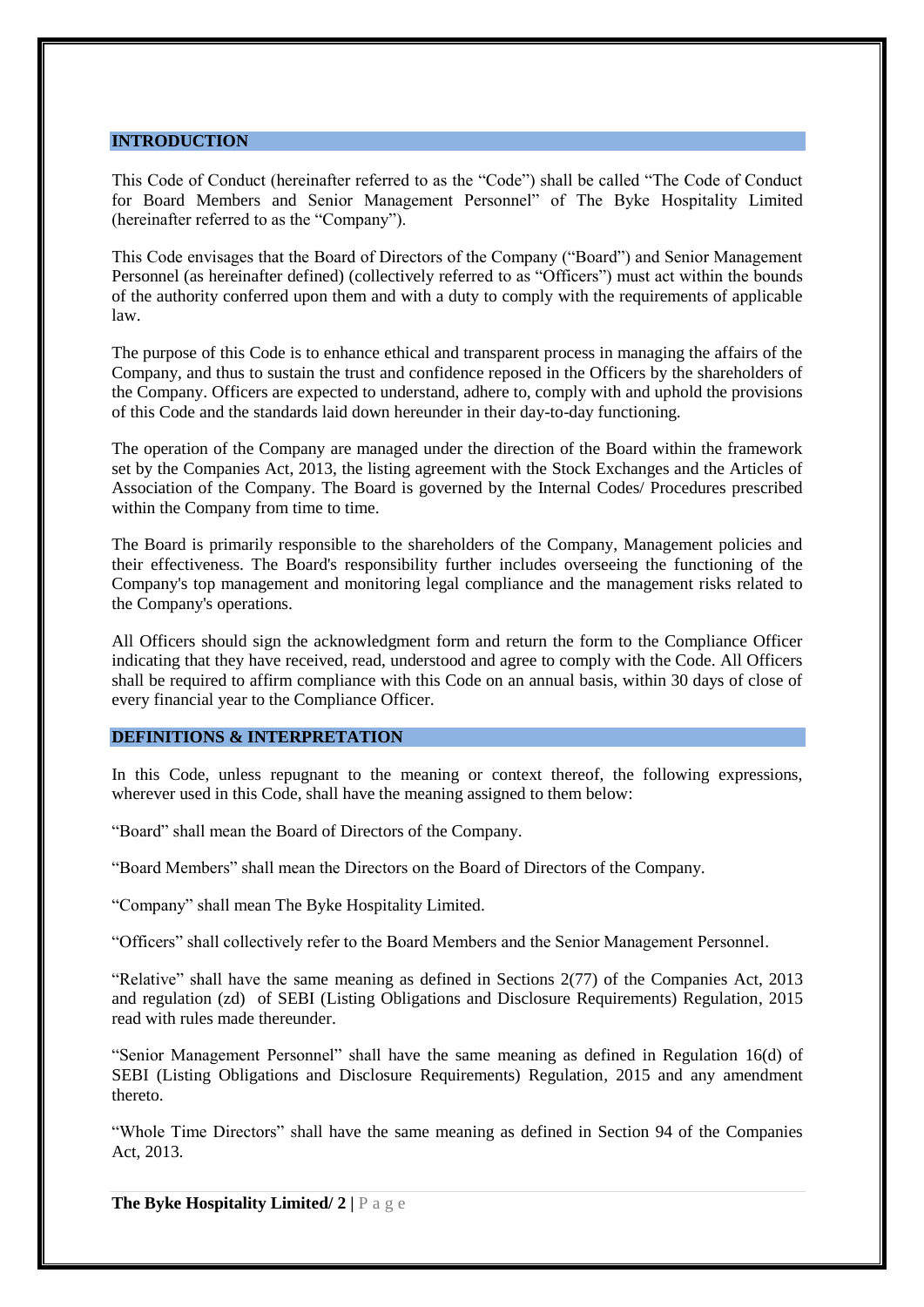"Non-Executive Directors" shall mean the Board Members who are part-time Directors and not in the whole time employment of the Company. In this Code words importing masculine shall include feminine and words importing singular shall include plural or vice versa.

## **APPLICABILITY**

This Code of Conduct applies to the following:

- 1. All Members of the Board of the Company;
- 2. (a) Chief Executive Officer;
	- (b) Company Secretary;
	- (c) Head of Finance function (by whatever designation called);
	- (d) All Departmental/Functional heads of different functions of the Company (By whatever designation they are called, hereinafter referred to as 'Officers')

## **OTHER DIRECTORSHIPS**

- Unless specifically permitted by the Chairman of the Board, Officers shall not serve as director of any other company or as partner of a firm that is engaged in a competing business with the Company. This clause is not applicable to Non-Whole Time Directors.
- Whole Time Directors shall not accept any appointment or post, whether advisory or administrative, in any firm or company, whether Indian or foreign, having competing interests with the Company within two years from the date of cessation of Directorship of the Company unless approved by the Government.

## **ETHICAL CONDUCT**

Every Officer shall act within the authority conferred upon him by the Company and under applicable law, keeping the best interests of the Company in view and shall:

- Act with professionalism, utmost care, skill, diligence, honesty, good faith and integrity as well as high moral and ethical standards;
- Fulfil their fiduciary obligations without allowing their independence of judgment to be compromised;
- Act fairly and transparently and not participate in any decision-making process on a subject matter in which a conflict of interest exists or is likely to exist such that an independent judgment of the Company's best interest cannot be exercised;
- Avoid conducting business with (a) a relative or (b) a private limited company in which he or his relative is a member or a director (c) a public limited company in which he or his relative holds 2% or more shares or voting right and (d) with a firm in which the relative is a partner, except with the prior approval of the Board;
- Avoid having any personal and/or financial interest in any business dealings concerning the Company;
- Not engage in any business, relationship or activity with anyone who is a party to a transaction with the Company;
- Avoid any dealings with a contractor or supplier that compromises the ability to transact business on a professional, impartial and competitive basis or influences decisions to be made by the Company;
- Not hold any positions or jobs or engage in other businesses or interests that are prejudicial to the interests of the Company;
- Not exploit for his own personal gain, opportunities that are discovered through use of corporate property, information or position, unless the opportunity is disclosed fully in writing to the Board and the Board declines to pursue such opportunity;

**The Byke Hospitality Limited/ 3** |  $P$  a g e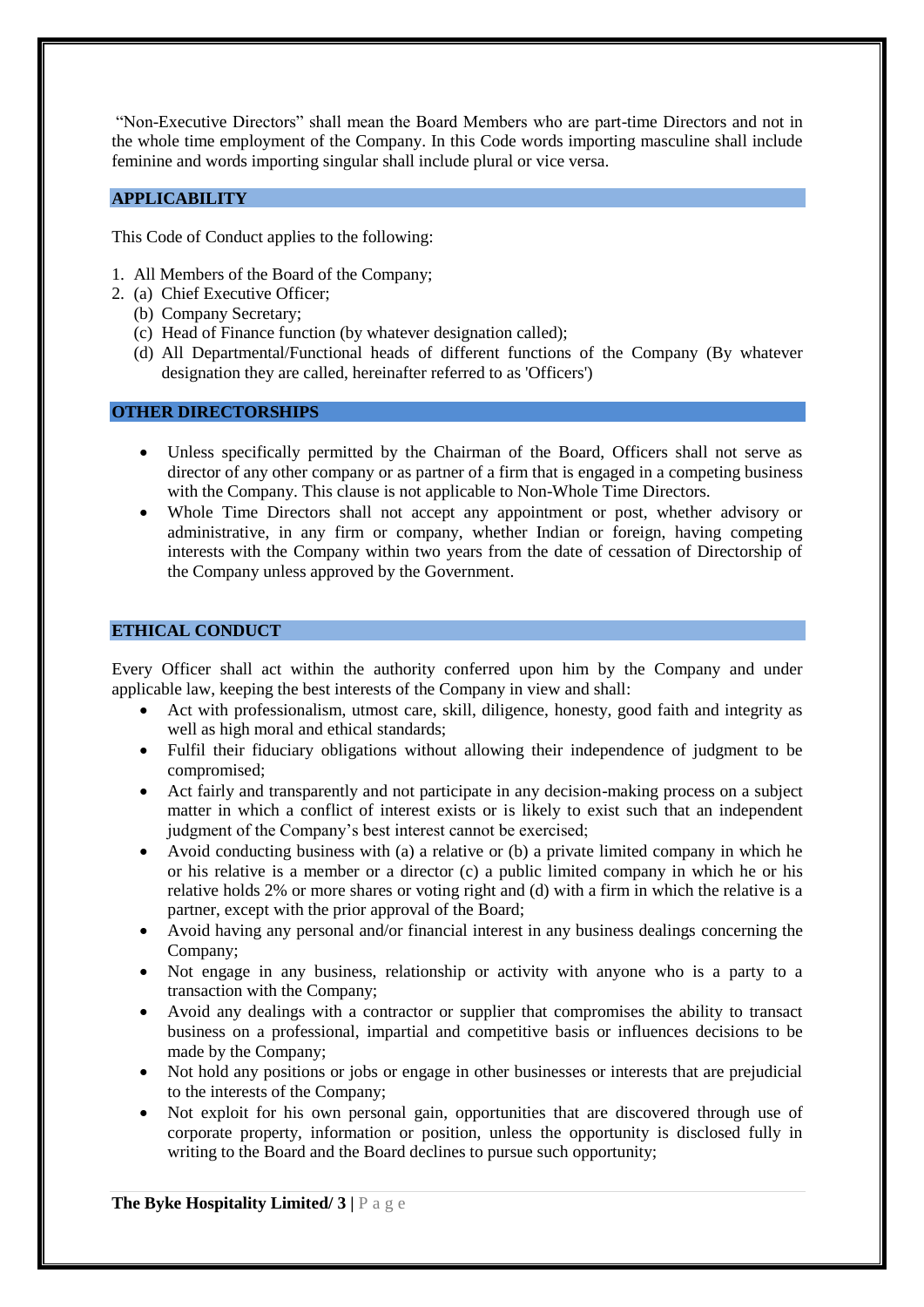- Not seek, accept, or offer or make, directly or indirectly, any gifts, illegal payments, remuneration, donations or comparable benefits which are intended to or perceived to obtain business or uncompetitive favours for the conduct of business;
- Not commit any offence involving moral turpitude or any act contrary to law or opposed to public policy.

### **DISCLOSURES**

- Notwithstanding that any instances of conflict of interest exist due to any historical reasons, adequate and full disclosure by the interested Officer should be made to the Company. It is also incumbent upon every Officer to make a full disclosure of any interest which the Officer or the Officer's immediate family, which would include parents, spouse and children, may have in a company or firm which is a supplier, customer, distributor of or has other business dealings with the Company.
- With respect to related party disclosures, Board Members shall make disclosure to the Board and Senior Management Personnel shall make disclosure to the Chairman.
- If an Officer fails to make a disclosure as required herein, and the Company of its own accord becomes aware of an instance of conflict of interest that ought to have been disclosed by the Officer, the Company would take a serious view of the matter and consider suitable disciplinary action against the Officer.

#### **PUBLIC REPRESENTATION AND CONFIDENTIALITY OF INFORMATION**

The Company honours the information requirements of the public and its stakeholders. In all its public appearance with respect to disclosing information in relation to the Company's activities to public constituencies such as the media, the financial community, employees and shareholders, the Company shall be represented only by specifically authorized Officers.

Any information concerning the Company's business, its customers, suppliers, etc. to which the Officers have access or which is possessed by the Officers, must be considered privileged and confidential and should be held in confidence at all times, and should not be disclosed to any person, unless Authorised by the Board; or the same is part of the public domain at the time of disclosure; or is required to be disclosed in accordance with applicable laws.

#### **STANDARD OF CONDUCT AND BEHAVIOUR**

Board Members and Senior Management Team shall be fair and transparent and should be perceived to be as such by third parties and take due care and diligence in performing their duties of the office and in exercising their powers attached to that office. They shall uphold highest standards of etiquettes, decorum, and decency. Further, they shall maintain transparency and truthfulness in all communications and shall also maintain every relationship with due respect and dignity.

#### **CONFLICT OF INTEREST**

The policies and procedures under this code require that Board Members and Senior Management Team of the Company shall avoid any activity or association that creates or appears to create a conflict between the personal interest of the Board Members and Senior Management Team and the Company's business interest.

Further, they shall not engage in any business, relationship or activity, which might detrimentally conflict with the interest of the Company and also shall not engage in any kind of Insider Trading by virtue of access to the Company information and its working.

**The Byke Hospitality Limited/ 4 |** P a g e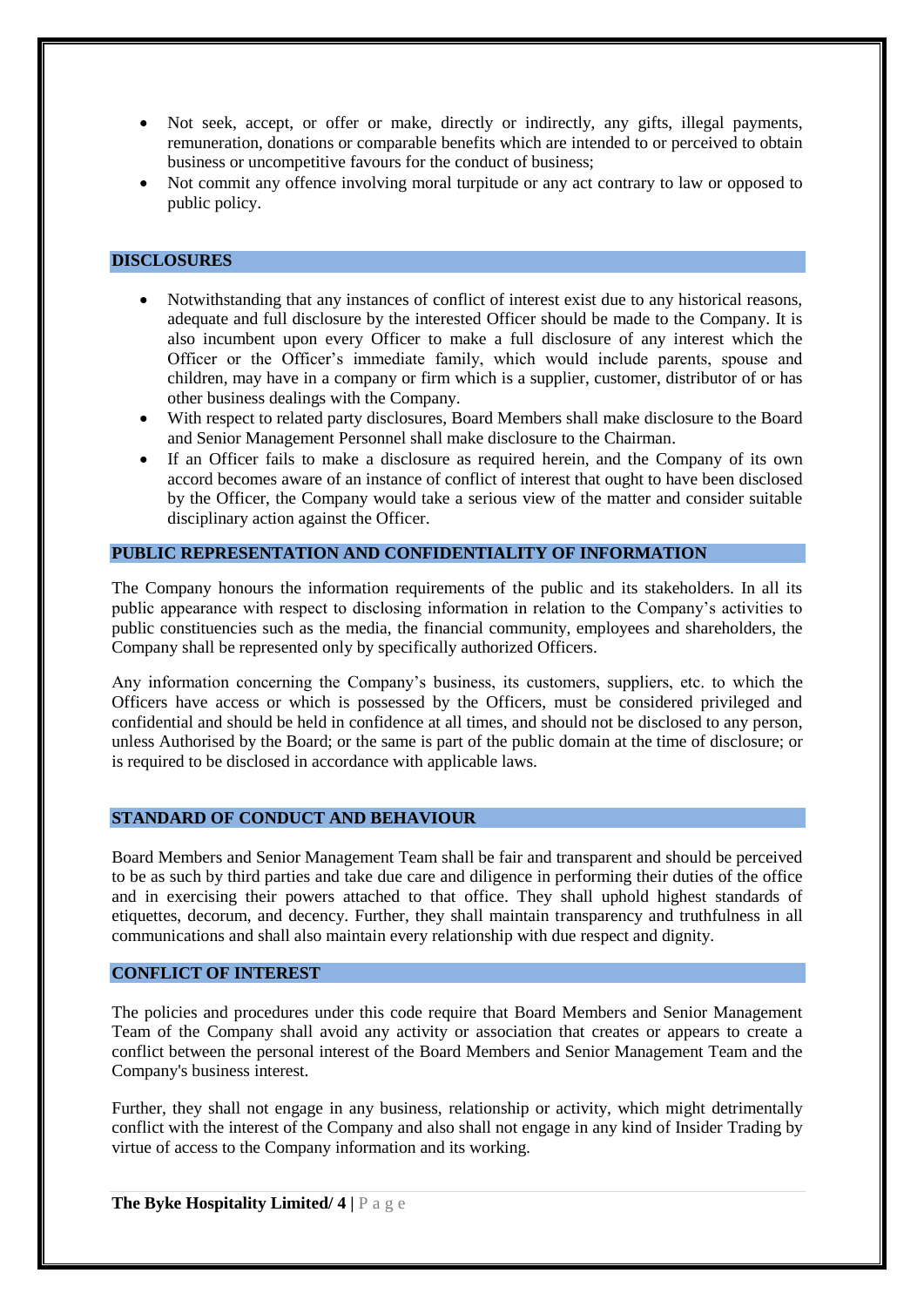#### **BUSINESS INTEGRITY**

Board Members and Senior Management Team shall act in accordance with the highest standards of personal and professional integrity, honesty, and ethical conduct while working or representing the Company. Further, they shall not accept gifts, donations, hospitality and/or entertainment beyond the customary level from existing or potential suppliers, customers or third parties, which have business dealings with the Company.

## **INSIDER TRADING**

Insider trading is prohibited by law as well as by Company's policy. Insider trading generally involves the act of Subscribing or buying or selling of Companies Securities, when in the knowledge of any unpublished price sensitive information about Company. It also involves disclosing any unpublished price sensitive information about the Company to others who could subscribe or buy or sell Companies Securities.

Every Director of the Company shall comply with the Code of Conduct in dealing with the Securities of the Company. They shall make necessary disclosure as given in SEBI (Prohibition of Insider Trading) regulations, 2015. The Board of Directors shall also monitor implementation of the Company's Code of Conduct for Prohibition of Insider Trading.

#### **REGULATORY COMPLIANCE**

Every Officer shall, in his business conduct, comply with all applicable laws, rules and regulations, both in letter and in spirit, in all the territories in which he operates. If the ethical and professional standards set out in the applicable laws and regulations are below that of the Code, then the standards of the Code shall prevail.

#### **HEALTH, SAFETY AND ENVIRONMENT**

The Company and the Officers shall strive to provide a safe and healthy working environment and comply, in the conduct of its business affairs, with all regulations regarding the preservation of the environment of the territory it operates in. The Officers shall be committed to prevent the wasteful use of natural resources and minimize any hazardous impact of the development, production, use and disposal of any of its products and services on the ecological environment.

#### **PROTECTING ASSETS**

The assets of the company shall not be misused; they shall be employed primarily and judiciously for the purpose of conducting the business for which they are duly authorized. These include tangible assets such as equipment and machinery, systems, facilities, materials and resources, as well as intangible assets such as information technology and systems, proprietary information, intellectual property, and relationships with customers and Suppliers.

#### **CONFIDENTIALITY AND SECRECY**

Board Members and Senior Management Team shall maintain the confidentiality of information entrusted to them in carrying out their duties and responsibilities, except where disclosure is approved by the Company or legally mandated or if such information is in the public domain. This obligation shall apply not only during tenure with the Company but thereafter as well.